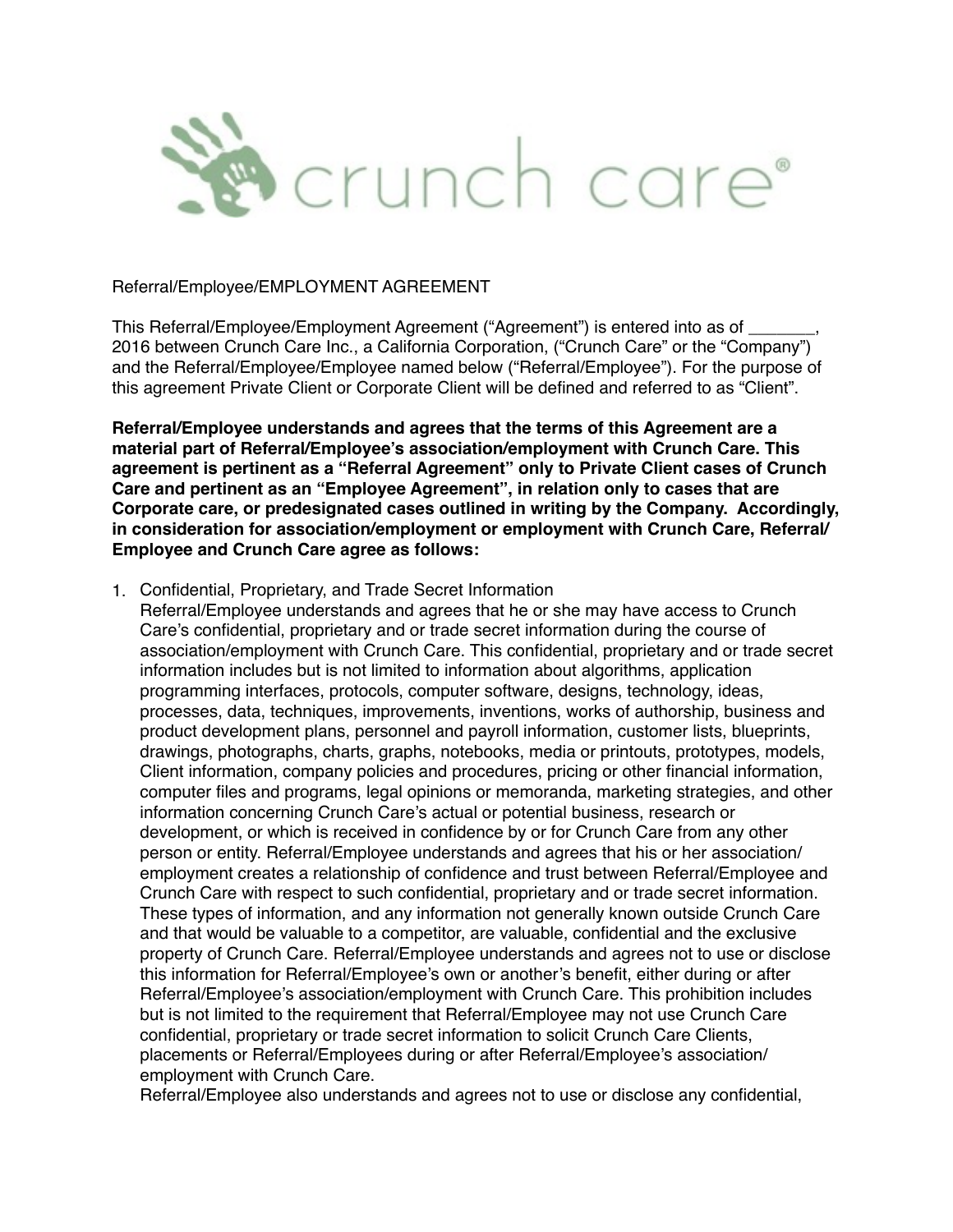proprietary or trade secret information of any of Referral/Employee's former or concurrent employers in Referral/Employee's performance of Referral/Employee's work with Crunch Care. Crunch Care strictly prohibits any such use or disclosure of other entities' confidential, proprietary or trade secret information.

#### 2. Intellectual Property

All confidential, proprietary and trade secret information and all right, title and interest in and to patents, patent rights, copyright rights, mask work rights, trade secret rights, and other intellectual property and proprietary rights anywhere in the world (collectively "Rights") in connection therewith shall be the sole property of the Company. To the maximum extent permitted by law, Referral/Employee hereby assigns to the Company any Rights Referral/ Employee may have or acquire in such confidential, proprietary and or trade secret information. At all times, both during Referral/Employee's association/employment with the Company and after its termination, Referral/Employee will keep in confidence and trust and will not use or disclose any Crunch Care confidential, proprietary or trade secret information or anything relating to it without the prior written consent of an officer of the Company except as may be necessary and appropriate in the ordinary course of performing Referral/ Employee's duties to the Company.

Referral/Employee agrees to promptly disclose in writing to his or her persons designated by the Company, all "Inventions," (which term includes improvements, inventions (whether or not patentable), works of authorship, trade secrets, technology, algorithms, computer software, protocols, formulas, compositions, ideas, designs, processes, techniques, knowhow and data) made or conceived or reduced to practice or developed by Referral/ Employee (in whole or in part, either alone or jointly with others) during the term of Referral/ Employee's association/employment with Crunch Care. Referral/Employee also agrees to disclose to the Company Inventions conceived, reduced to practice, or developed by Referral/Employee within six months of the termination of Referral/Employee's association/ employment with the Company; such disclosures shall be received by the Company in confidence, to the extent they are not assigned pursuant to this Agreement, and do not extend such assignment. Referral/Employee agrees not to disclose Inventions covered by this Agreement to any person outside the Company unless requested to do so by management personnel of the Company. Referral/Employee agrees that all Inventions which Referral/Employee makes, conceives, reduces to practice or develops (in whole or in part, either alone or jointly with others) during his or her association/employment shall be the sole property of the Company to the maximum extent permitted by Section 2870 et seq. of the California Labor Code (a copy of Section 2870 is attached hereto), or any successor statutes thereto, and Referral/Employee hereby assigns such Inventions and all Rights therein to the Company. No assignment in this Agreement shall extend to inventions, the assignment of which is prohibited by Labor Code Section 2870 or any successor statutes thereto, or any other applicable laws or regulations. The Company shall be the sole owner of all Rights in connection with any permissible assignment.

Referral/Employee agrees to perform, during and after his or her association/employment, all acts deemed necessary or desirable by the Company to permit and assist it, at the Company's expense, in evidencing, perfecting, obtaining, maintaining, defending and enforcing Rights and/or Referral/Employee's assignment with respect to such Inventions in any and all countries. Such acts may include, without limitation, execution of documents and assistance or cooperation in legal proceedings. Referral/Employee hereby irrevocably designates and appoints the Company and its duly authorized officers and agents, as Referral/Employee's agents and attorneys-in-fact, with full power of substitution, to act for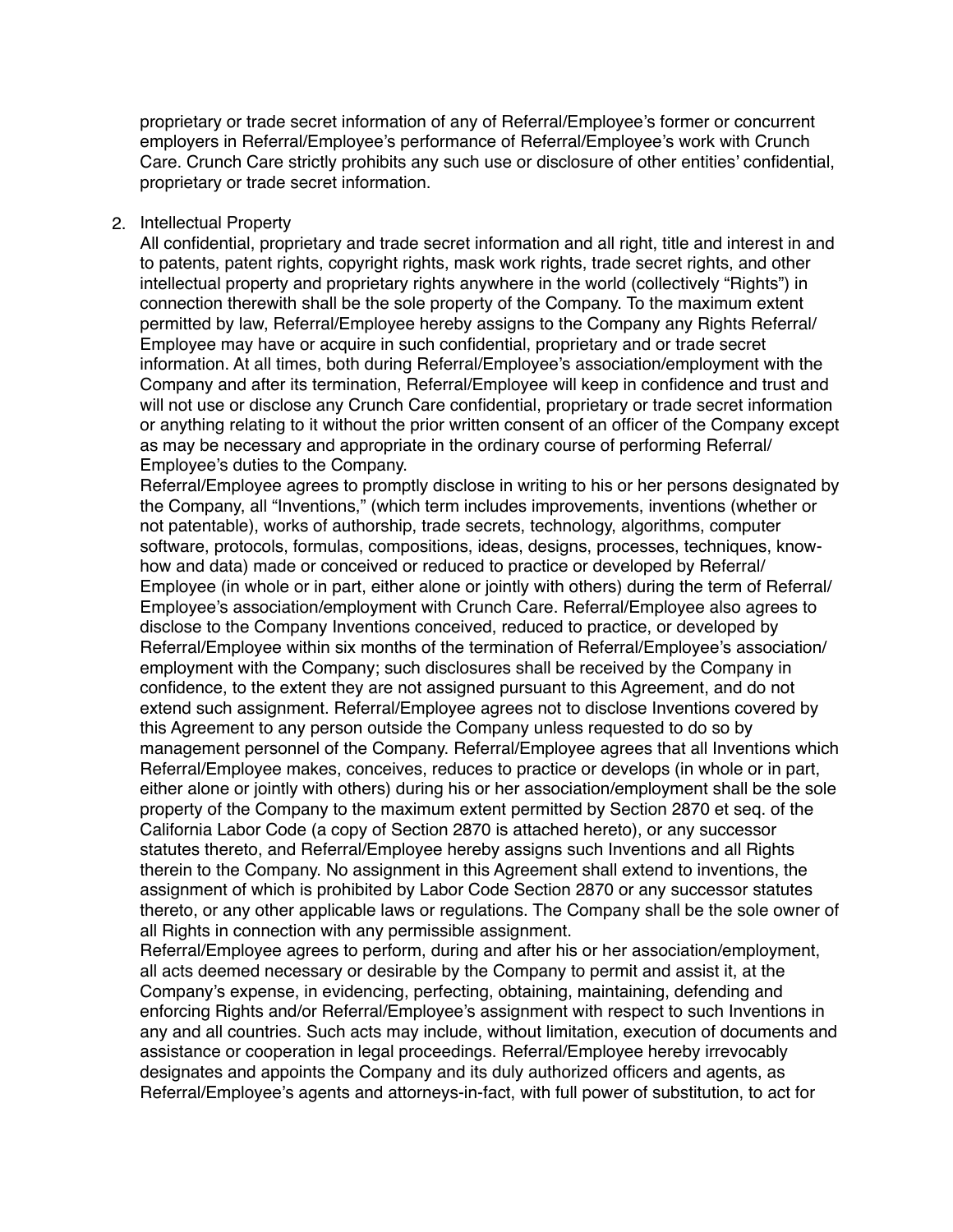and in Referral/Employee's behalf and instead of Referral/Employee, to execute and file any documents and to do all other lawfully permitted acts to further the above purposes with the same legal force and effect as if executed by Referral/Employee.

Any assignment of copyright hereunder includes all rights of paternity, integrity, disclosure and withdrawal and any other rights that may be known as or referred to as "moral rights" (collectively "Moral Rights"). To the extent such Moral Rights cannot be assigned under applicable law and to the extent the following is allowed by the laws in the various countries where Moral Rights exist, to the maximum extent permitted by law, Referral/ Employee hereby waives such Moral Rights and consents to any action of the Company that would violate such Moral Rights in the absence of such consent. Referral/Employee agrees to confirm any such waivers and consents from time to time as requested by the Company. Referral/Employee has attached hereto a complete list of all existing Inventions to which Referral/Employee claims ownership as of the date of this Agreement that Referral/ Employee desires to specifically clarify are not subject to this Agreement, and Referral/ Employee acknowledges and agrees that such list is complete. If no such list is attached to this Agreement, Referral/Employee represents that Referral/Employee has no such Inventions at the time of signing this Agreement.

- 3. Non-Solicitation of Referral/Employees and Clients
	- During Referral/Employee's association/employment with Crunch Care and for one year thereafter, Referral/Employee agrees that to the maximum extent permitted by law, he or she shall not solicit, entice, encourage or induce any person who is or was a Crunch Care Referral/Employee during the time of Referral/Employee's association/employment with Crunch Care, to become employed by or associated with any person, firm or corporation other than Crunch Care. Referral/Employee further agrees that during his or her association/ employment/employment with Crunch Care and for a period of one year thereafter, to the maximum extent permitted by law, Referral/Employee will not solicit Crunch Care Clients with whom Referral/Employee worked for as Assigned Referral/Employee (temporary) or interviewed with other than if hired and communicated to Crunch Care as a long term Direct Referral/Employee. Any communication with a Crunch Care Client unless referred formally as a Direct Referral/Employee must communicated to Crunch Care in writing immediately. Referral/Employee understands and agrees that if Referral/Employee violates this Agreement, to the maximum extent permitted by law, Crunch Care has the right to collect and Referral/Employee agrees to pay Crunch Care for any lost fees and or any reasonable loss of future compensation to Crunch Care as a result of Referral/Employee's conduct and or violation(s) of this Agreement. Referral/Employee understands and agrees that any violations of this Agreement may entitle Crunch Care to pursue any and all legal and equitable remedies against Referral/Employee, including but not limited to injunctive relief to enforce the Agreement's terms or prohibit violations of the Agreement.
- 4. At-Will Association/employment/employment/Employment Via Crunch Care Client Referral/Employee understands and agrees that his or her association/employment acceptance with any Crunch Care Client is at-will. Either Crunch Care Client or Referral/ Employee can terminate Referral/Employee's association/employment/employment Crunch Care Client family with or without cause, and with or without notice, at any time.
- 5. Referral Client Relationship and Definition Referral understands and agrees that work schedule and the method, manner and means of employment, and any other terms and conditions of employment, will be determined by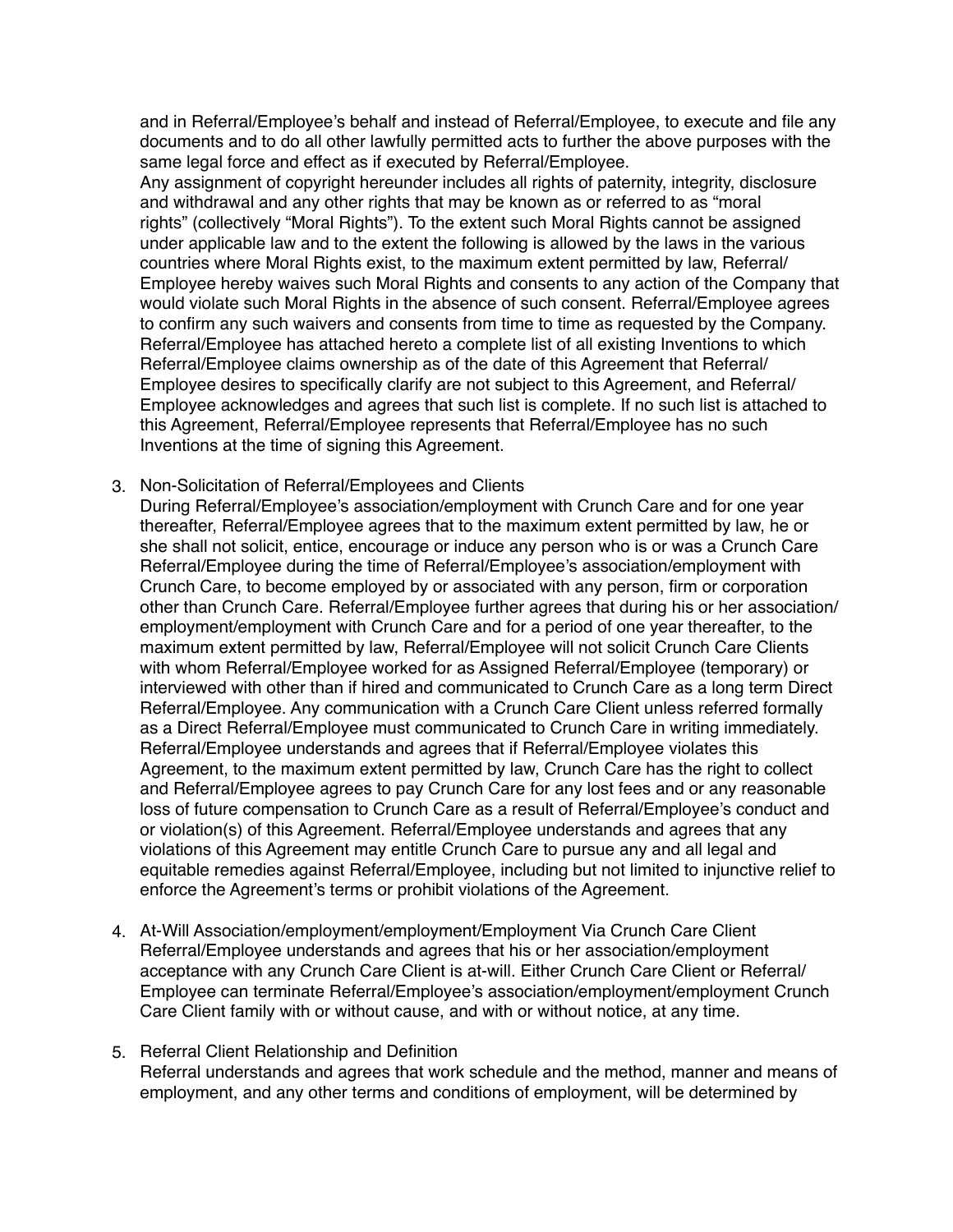Crunch Care Private Client and Referral. In the case of Private Client Referral cases, Crunch Care will not be responsible for the Referral's direction, supervision, control or compensation, and Crunch Care **is not** the Referral's employer or co- employer with Crunch Care Client. Rather, Client and Referral combined will be solely responsible for the Referral's direction, supervision, control and compensation, and Client and Referral both understand and agree that it is the Referral employer or Referral is consider self employed. Accordingly, Client and Referral pertaining to all Private Client cases less specified differently, understand and agree that they will be responsible for all employer related taxes, withholdings, obligations and requirements according to applicable law.

### 6. Employee of Crunch Care Relationship and Definition

**Employee understands and agrees that work schedule and the method, manner and means of employment, and any other terms and conditions of employment, will be determined by Crunch Care for specified Corporate other designated cases that have been confirmed in writing.** In the case Corporate or designated cases, Crunch Care will be responsible, along with the Client family, for the Employees's direction related to schedule of the case, and the Company is the actual employer. The Client family and Employee are still responsible for the Employee's direction, supervision, and control during the course of the case due to the nature of the employment being off-site, however, the Employee understands and agree that the Company will be responsible for all employer related taxes, withholdings, obligations and requirements according to applicable law.

### 7. Avoiding Conflicts of Interest

Referral/Employee understands and agrees that he or she owes a duty of loyalty to Crunch Care in performing work in representation of the Company. Accordingly, during association/ employment/employment with Crunch Care, Referral/Employee agrees to avoid any actual, perceived or potential conflicts of interest, including but not limited to starting his or her own business to compete with Crunch Care; working with or advising a competing business or vendor of Crunch Care; or holding an ownership interest in any entity (except publicly traded companies) that does or seeks to do business with Crunch Care, without first disclosing and receiving express written permission from Crunch Care management. Crunch Care, in its sole discretion, will determine what constitutes an actual, perceived or potential conflict of interest, and Referral/Employees are encouraged to contact Crunch Care management with any questions in this area.

8. Termination of Association/employment and Return of Crunch Care Property Upon Referral/Employee's termination of association/employment/employment with Crunch Care or at any time upon management's request, Referral/Employee agrees to return all Crunch Care property – in whatever form, medium or format (paper, electronic or otherwise) – including but not limited to all Client or other files, memoranda, documents, records, Client contact information, databases, spreadsheets, computer programs, passwords, copies or notes of the aforementioned, credit cards, keys, and identification cards in his or her possession or control.

Referral/Employee also agrees not to retain copies or notes of such property or information. Specifically, Referral/Employee agrees to destroy and permanently delete all copies or notes (in whatever format) of Crunch Care confidential, proprietary or trade secret information in his or her personal possession, including but not limited to such information on Referral/ Employee's personal computers, PDA's or other electronic equipment. Additionally, upon the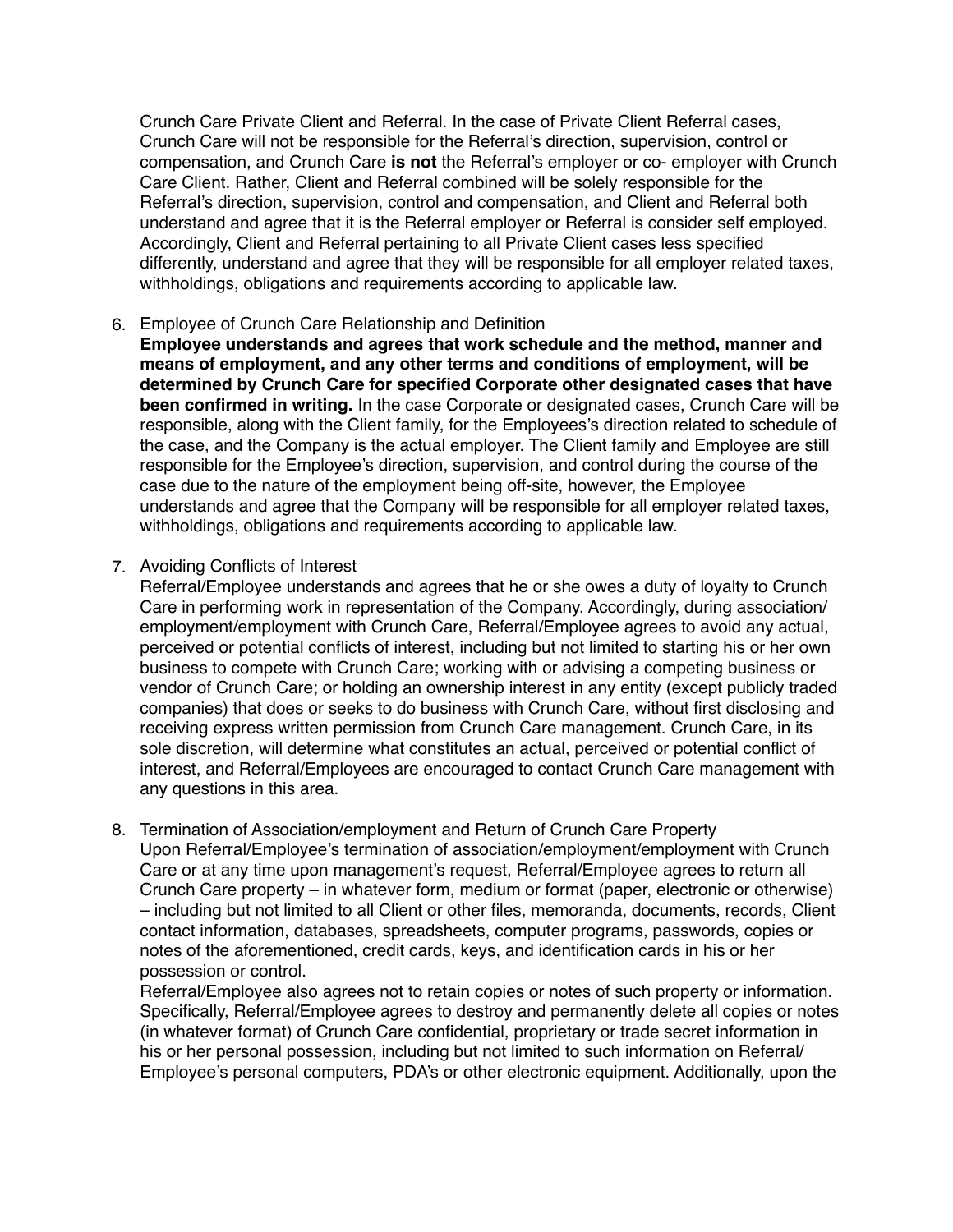termination of association/employment with Crunch Care, Referral/Employee agrees to clear all expense accounts and repay everything owed to Crunch Care.

# 9. Survival

Referral/Employee understands and agrees that where applicable in this Agreement, Referral/Employee's obligations shall continue in effect after termination of Referral/ Employee's association/employment/employment, regardless of the reason or reasons for termination of association/employment/employment, and whether such is voluntary or involuntary on Referral/Employee's part, and that the Company is entitled to communicate Referral/Employee's obligations under this Agreement to any further employer or potential employer of Referral/Employee.

# 10. Disclaimer/Waiver/Hold Harmless/Limitation of Liability

Crunch Care assumes no liability or responsibility for, and makes no representations or warranties about, any information, material, errors, omissions, or services it provides. Referral/Employee understands and agrees that Referral/Employee's use of Crunch Care's services and association/employment with Crunch Care is at Referral/Employee's own risk. Except as specified herein, Crunch Care does not provide and specifically disclaims any express or implied guarantees or warranties to Referral/Employee. Additionally, Crunch Care does not employ or exercise control or discretion over Clients and disclaims all responsibilities for Clients' conduct or omissions.

To the maximum extent allowed by law, Referral/Employee hereby waives and releases Crunch Care and its owners, agents, Referral/Employees, officers, directors, attorneys, and representatives, and all of their affiliated entities and representatives, from all liability, including but not limited to liability arising from negligence or the actions of any third party (including but not limited to Clients, potential Clients, or Referral/Employees), arising under law or otherwise.

This Agreement does not govern claims that cannot be released by private agreement or that cannot lawfully be waived. In addition, this Agreement does not limit either party's right, where applicable, to file, cooperate with or participate in an investigative proceeding of any governmental entity, or to file charges that do not seek personal relief for released claims with any governmental entity.

Additionally, to the maximum extent permitted by law, Referral/Employee shall indemnify, defend and hold Crunch Care and its owners, agents, Referral/Employees, officers, directors, attorneys, and representatives, and all of their affiliated entities and representatives, harmless against any damages or liability whatsoever arising out of or in any way in connection with Referral/Employee's Referral/Employee to or association/ employment or association/employment with Crunch Care's Clients, regardless of how, when, or where any damages or liability was incurred.

Finally, in no event shall Referral/Employee or Crunch Care and its affiliated entities and representatives, be liable to each other for consequential, incidental, exemplary, punitive, special or indirect damages of any kind. If any exclusion or limitation of damages is not permitted by law, the parties' liability to each other is limited to the maximum extent permitted by law.

# 11. Miscellaneous

This Agreement shall be governed by and interpreted according to the laws of the State of California. Any action or proceeding commenced regarding this Agreement shall be brought in San Diego County, California.